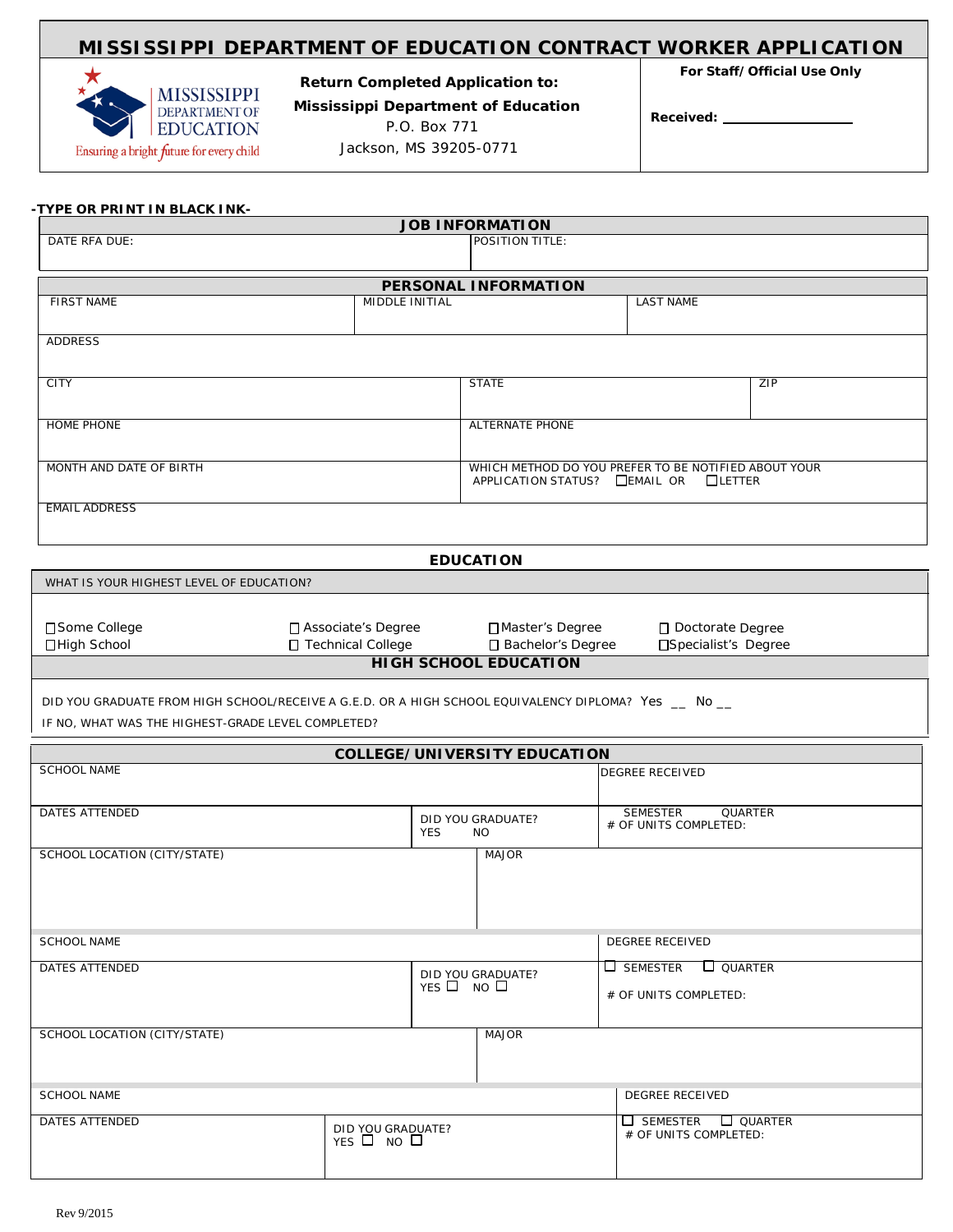|                            | CERTIFICATES & LICENSES (INCLUDING DRIVER'S LICENSE) |                                                  |
|----------------------------|------------------------------------------------------|--------------------------------------------------|
| TYPE                       | DATE ISSUED (MONTH/YEAR)                             | <b>EXPIRATION DATE (MONTH/YEAR)</b>              |
| LICENSE NUMBER             | <b>ISSUING AGENCY</b>                                | SPECIALIZATION                                   |
| TYPE                       | DATE ISSUED (MONTH/YEAR)                             | EXPIRATION DATE (MONTH/YEAR)                     |
| <b>LICENSE NUMBER</b>      | <b>ISSUING AGENCY</b>                                | SPECIALIZATION                                   |
| TYPE                       | DATE ISSUED (MONTH/YEAR)                             | <b>EXPIRATION DATE (MONTH/YEAR)</b>              |
| LICENSE NUMBER             | <b>ISSUING AGENCY</b>                                | SPECIALIZATION                                   |
|                            | <b>WORK HISTORY</b>                                  |                                                  |
| <b>DATES</b><br>From<br>To | <b>EMPLOYER</b>                                      | POSITION TITLE                                   |
| ADDRESS, CITY, STATE       |                                                      |                                                  |
| PHONE NUMBER               | SUPERVISOR (NAME & TITLE)                            |                                                  |
| <b>HOURS PER WEEK</b>      | SALARY                                               | MAY WE CONTACT THIS EMPLOYER?<br>YES□ NO□        |
|                            |                                                      |                                                  |
| <b>DATES</b><br>To<br>From | <b>EMPLOYER</b>                                      | POSITION TITLE                                   |
| ADDRESS, CITY, STATE       |                                                      |                                                  |
| PHONE NUMBER               | SUPERVISOR (NAME & TITLE)                            |                                                  |
| <b>HOURS PER WEEK</b>      | <b>SALARY</b>                                        | MAY WE CONTACT THIS EMPLOYER?<br>$YES$ NO $\Box$ |
| <b>DUTIES</b>              |                                                      |                                                  |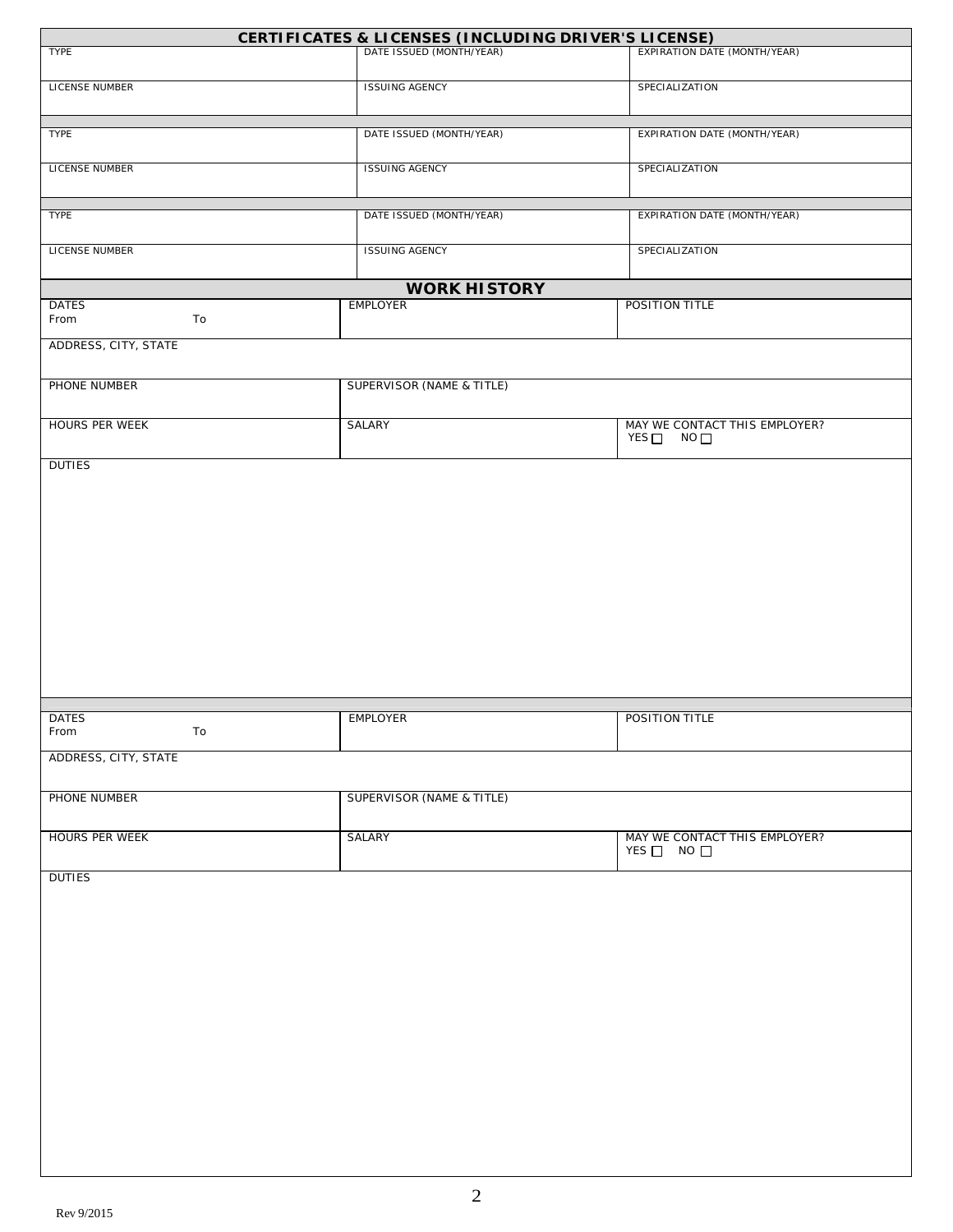|                      |            | <b>WORK HISTORY</b>                  |                                                                         |
|----------------------|------------|--------------------------------------|-------------------------------------------------------------------------|
| <b>DATES</b><br>From | To         | <b>EMPLOYER</b>                      | POSITION TITLE                                                          |
| ADDRESS, CITY, STATE |            |                                      |                                                                         |
| PHONE NUMBER         |            | <b>SUPERVISOR (NAME &amp; TITLE)</b> |                                                                         |
| HOURS PER WEEK       |            | SALARY                               | MAY WE CONTACT THIS EMPLOYER?<br>YES <sup>[10]</sup> NO <sup>[11]</sup> |
| <b>DUTIES</b>        |            |                                      |                                                                         |
|                      |            |                                      |                                                                         |
|                      |            |                                      |                                                                         |
|                      |            |                                      |                                                                         |
|                      |            |                                      |                                                                         |
|                      |            |                                      |                                                                         |
|                      |            |                                      |                                                                         |
|                      |            |                                      |                                                                         |
|                      |            |                                      |                                                                         |
|                      |            |                                      |                                                                         |
|                      |            |                                      |                                                                         |
|                      |            |                                      |                                                                         |
| <b>DATES</b><br>From | ${\tt To}$ | EMPLOYER                             | POSITION TITLE                                                          |
| ADDRESS, CITY, STATE |            |                                      |                                                                         |
| PHONE NUMBER         |            | SUPERVISOR (NAME & TITLE)            |                                                                         |
| HOURS PER WEEK       |            | <b>SALARY</b>                        | MAY WE CONTACT THIS EMPLOYER?<br>YES $\Box$ NO $\Box$                   |
| <b>DUTIES</b>        |            |                                      |                                                                         |
|                      |            |                                      |                                                                         |
|                      |            |                                      |                                                                         |
|                      |            |                                      |                                                                         |
|                      |            |                                      |                                                                         |
|                      |            |                                      |                                                                         |
|                      |            |                                      |                                                                         |
|                      |            |                                      |                                                                         |
|                      |            |                                      |                                                                         |
|                      |            |                                      |                                                                         |